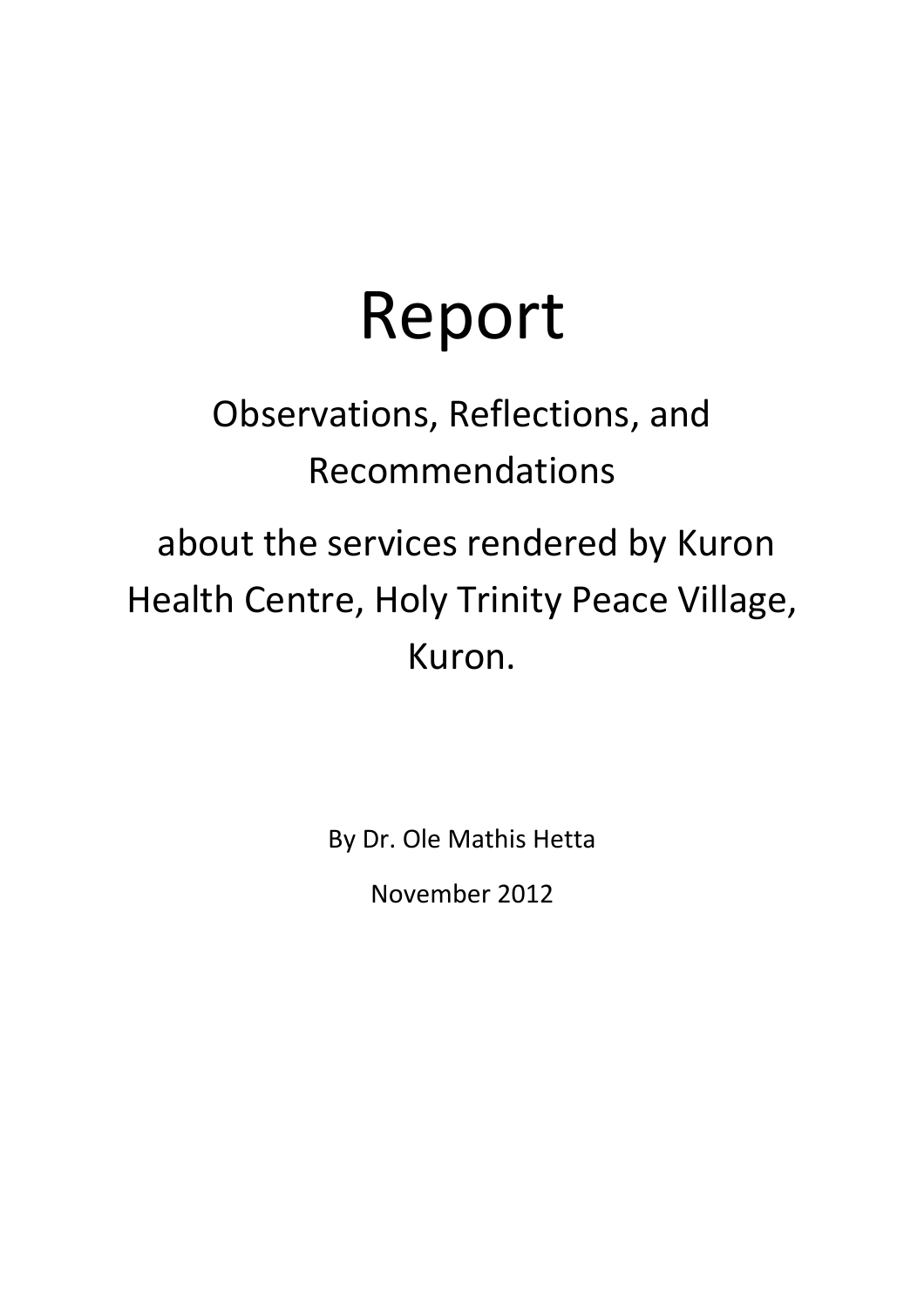# **THE KURON HEALTH CENTER AND ITS ROLE IN THE HEALTH CARE SERVICES OF GOSS**

I have had the privilege to visit the HTPV in Kuron and I have had the chance to see many of the activities and to become acquainted with many of the staff members. I have spent about two weeks at the Kuron Health Center. This report is based on my observations, talks with the staff at the health center and staff in Kuron village and reading of the **BASIC PACKAGE OF HEALTH AND NUTRITION SERVICES IN PRIMARY HEALTH CARE** of South Sudan (BPHS-JULY 2011), which HE Margaret Itto, the Minister of Health of Eastern Equatoria state sent to me after a visit to her office.

According to the BPHS -PHCP of this nation there should be three levels of care at primary health care level (copied from page 11-12):

# **HEALTH SERVICE DELIVERY**

*State Ministries of Health (SMoHs) and County Health Departments (CHDs) are responsible for secondary and primary health care services respectively. The 10 SMoHs provide leadership for health service delivery and management in their respective States. The responsibility for funding and recruitment for most government provided health services resides with the States and Counties. The CHDs manage the delivery of PHC services.*

#### **HEALTH SERVICE DELIVERY FACILITIES PROVIDING PRIMARY CARE**

*Health services are delivered through a three-tier system composed of Country Hospitals (CH), (Payam) Primary Health Care Centres (PHCCs) and (Boma) Primary Health Care Units (PHCUs), in close collaboration with village committees and other community-based networks.*

# **Community Organisation for Health and Boma Primary Health Unit (PHCU)**

*At the village level care is provided by a set of community volunteers led by Community Health Workers (CHW) and Community Midwives (CMW) who are residents of the area they serve.*

*The Village Health Committees (VHC), consisting of elected community members, represent the entire community while maintaining a gender balance, and provide administrative oversight and support to CMWs and CHWs. The VHS maintain liaison with their community and the PHCUs, whereas the Boma Health Committees (BHCs) liase with the County Health Departments (CHD).*

*Boma Health Committees (BHCs) members are elected community members and provide administrative support and mentorship, while representing the entire community and maintaining a gender balance. The key functions are: Community engagement and involvement for community ownership in health issues;*

*Monthly work plans of health committees;*

*Planning and implementation of community health and outreach health activities'*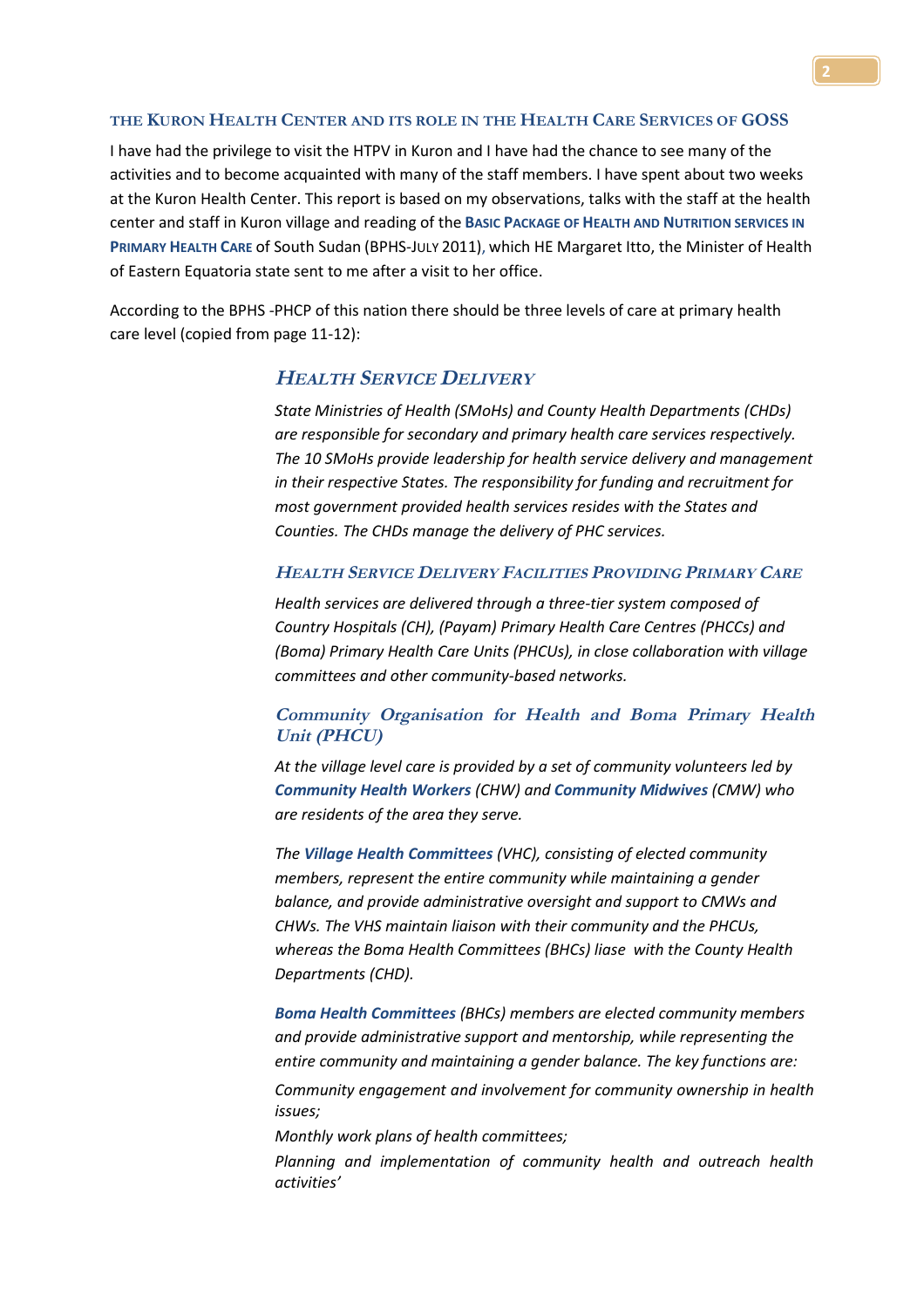*Health education through health campaigns and awareness raising activities; Enforcing the referral system and disease surveillance; Monitoring and evaluation of health activities and of efficient and costeffective use of resources.*

*Boma Primary Health Care Units (PHCU) are the frontline health facilities staffed by two Community Health Workers and a Community Midwife. They provide basic preventive and curative services. While one facility-based CHW is responsible for curative activities, the other provides oversight to community-based activities implemented in their catchment area. On the long term, Clinical Officers (CO) (non-physician clinician cadre) will head PHCUs while public health officers will provide oversight to community based activities. There should be averagely one PHCU for every 15 000 people and while the PHCU is operating on an 8 hours/day (5 days/week) schedule the PHCU will ensure that at least one staff member is reachable on call for emergency cases.*

*The main purpose lies on disease prevention and promotion of health through education on and promotion of feeding and health seeking behaviour, vaccination, use of mosquito nets and of clean water and sanitary facilities. The CHWs are not trained nurses, but can perform diagnosis and treatment of a few common problems, such as malaria, diarrhoea and ARI. Also, they cannot conduct maternal care such as deliveries or antenatal care, but rather promote family planning and distribute pills and condoms. Vaccinations and therapeutic feeding programmes are carried out as part of the outreach services by nurses from PPHC and are assisted by CHWs, while CHWs also routinely screen under-fives and pregnant women for malnutrition. CHWs are responsible to record their activities at this first level of the HMIS. No fees are charged at PHUs.*

# **Payam Primary Health Care Centre (PHCC) offering Basic Emergency Obstetric and Neonatal Care**

*Primary Health Care Centres are the first referral health facilities that offer a wider range of diagnostic and curative services than a PHCU, notably laboratory diagnostics, and an indoor care observation ward. It provides treatment of simple cases and offer Basic Emergency Obstetric and Neonatal Care (BEMONC).*

*The PHCC has qualified health professionals, with COs, fully trained nurse/midwives, CHWs, vaccinator, laboratory and pharmacy technician, public health technicians, cleaners and watchmen. The PHCC dispenses a wider range of drugs than PHCUs, including parenteral treatment and minor surgical procedures. In obstetrics, they provide life saving procedures like manual vacuum aspiration (MVA) and post abortion care (PAC). They are expected to offer 24 hours service and there should be at least one PHCC for every 25 000 women of child bearing age, which translates to, in average, 4 PHCUs per PHCC. These facilities will provide mentorship to PHCU and ensure*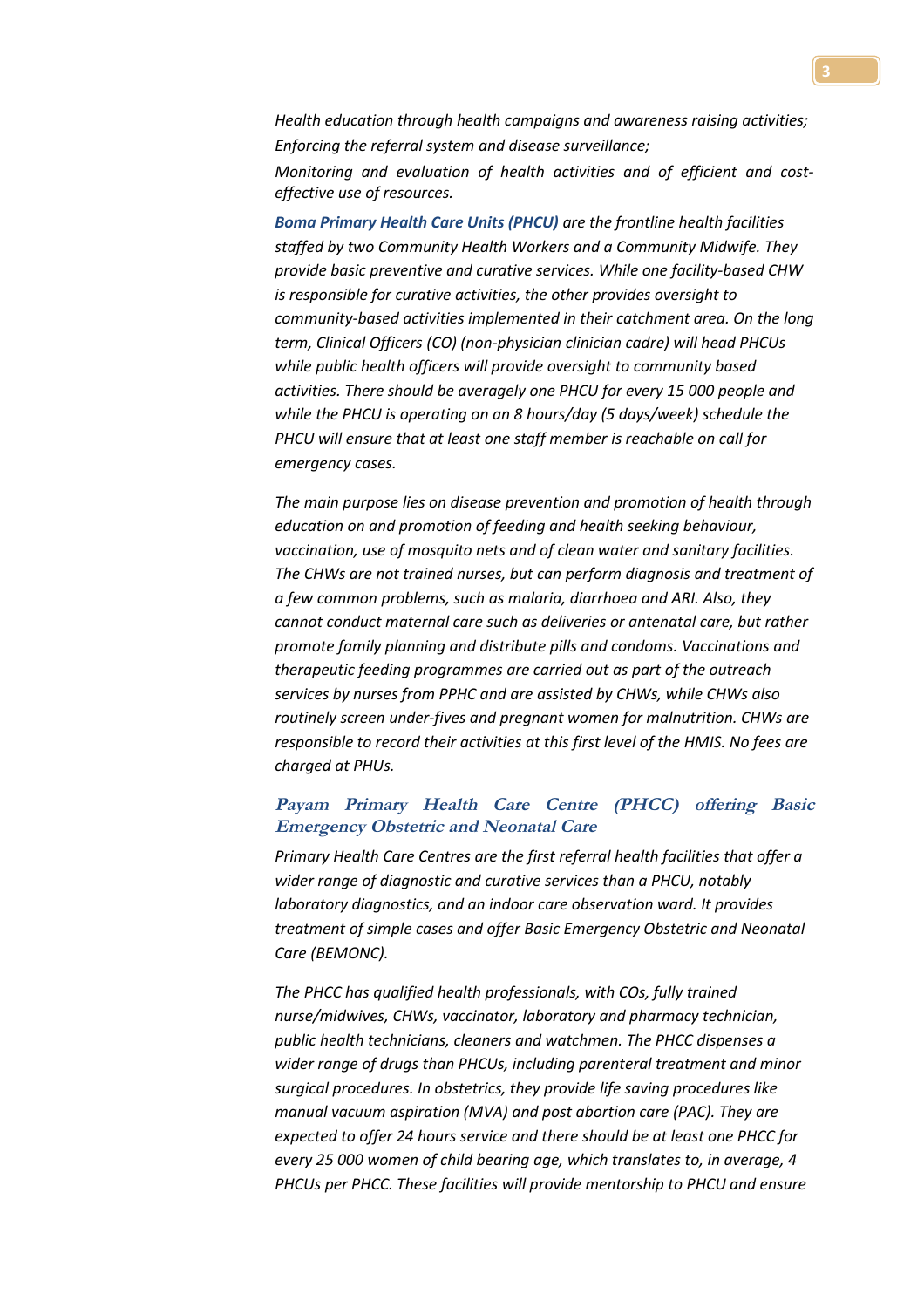*efficient reporting to and use of the Health Management Information System (HMIS) for their catchment areas, which includes documentation relating to administrative, maintenance activities as well as outreach health activities.*

#### *Provision of Comprehensive EmONC*

*Comprehensive EmONC (CEMONC) is usually provided in hospitals which are equipped with physicians, operation theatres and blood transfusion. However, given the setting in South Sudan with low population density over a large area entailing long distances between health facilities it is envisioned to pilot comprehensive EmONC in certain extremely well performing PHCCs. In addition to all the services provided at the PHCCs, the delivery of Comprehensive EmONC will entail surgical obstetrics with the capacity to carry out caesarean sections, management of severe uterine bleeding/damage and safe blood transfusion. There should ideally be one Comprehensive EmONC facility for every 50,000 women of child bearing age, with health professionals skilled in deliveries, anaesthetists and laboratory technicians trained in blood transfusion.*

### **County Hospital**

*The Republic of South Sudan through its Government of South Sudan (GOSS) plans for one hospital for each county. The most important role of these hospitals is the provision of CEMONC with the capacity for carrying out caesarean sections and blood transfusion, while all hospitals provide preventive, promotive, clinical, curative and in-patient health services, as well as surgery. County Hospitals are expected to serve 300 000 people, and the State Referral Hospitals serve a population of approximately 500 000.*

*The hospitals are expected to ensure 24 hour quality in-patient referral health care with qualified nurses, midwives and doctors permanently in the hospital. The hospital management is overseen by the hospital director, the CHD and the Hospital boards. The boards are responsible for mobilising funds also in the community, from business enterprises, the diaspora and other sources. The SMoH, MoH and municipal authorities also contribute to hospital capital and recurrent costs.*

#### **The services rendered by Kuron Health Center**

The Kuron Health Center (KHC) fits into this plan as a Payam Primary Health Care Center (PHCC) in Kauto Payam in Kapoeta East. At present KHC is the only functioning health care facility in Kapoeta East, there are no Boma Primary Health Care Units (PHCU) established. There is a hospital in Kapoeta town that could be functioning and considered a County Hospital, but I have not seen it, and I do not know anything about the staffing, supplies or performance.

Due to the fact of being the only functioning health care facility, the patient load at KHC is quite high and clearly increasing. People are coming from villages far away and they walk for several days to reach KHC. Many children, who are brought, are severely ill and have to be admitted in the ward at KHC although they should need and deserve services at a higher level in the referral chain. I will just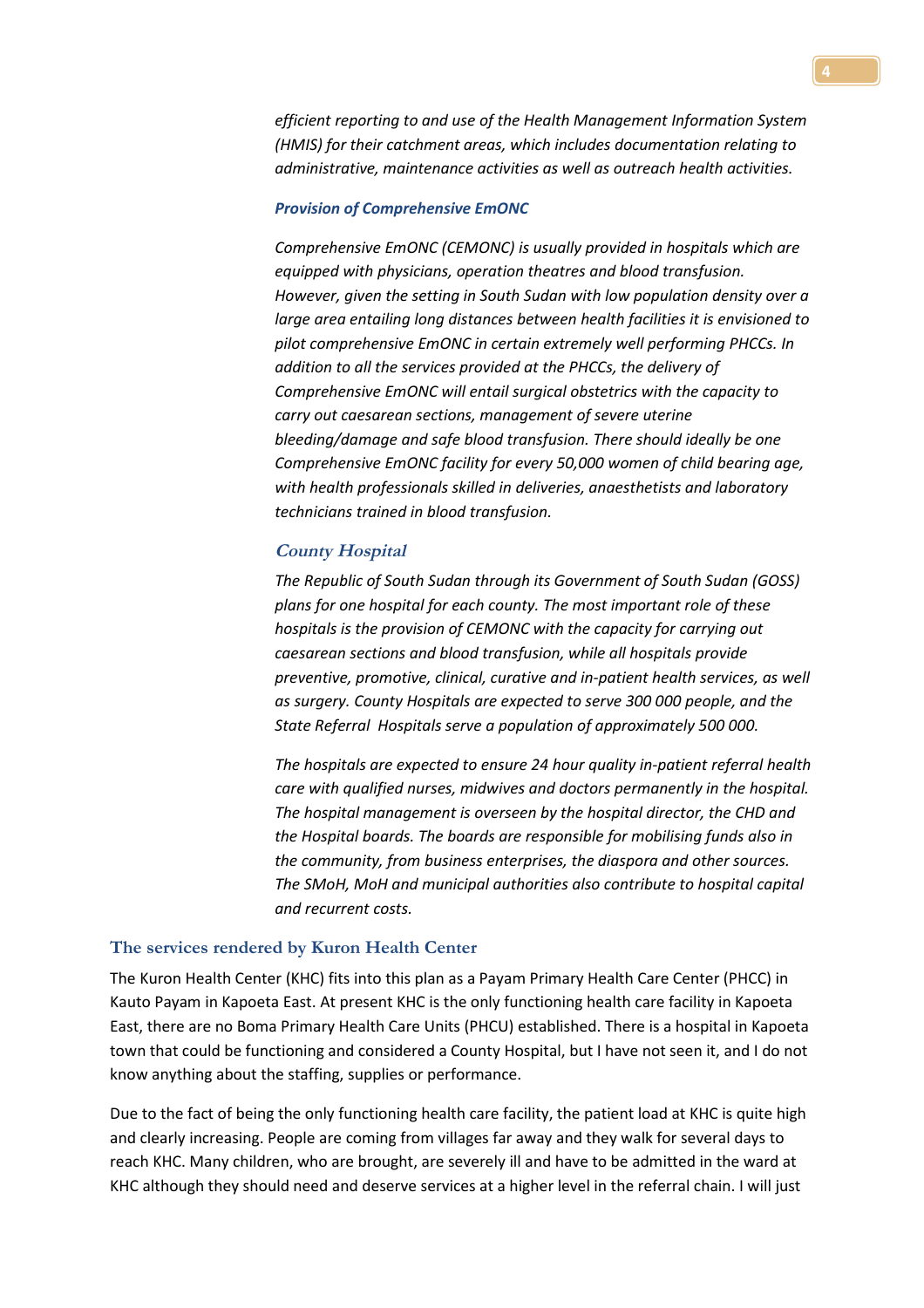briefly mention that many severely ill and complicated malaria cases among children are diagnosed and treatment is given, many children with severe malnutrition are seen as well as burn injuries are treated in the ward. Some protracted delivery cases are also admitted every month.

I will refer readers to the monthly reports and annual report submitted by the Staff in Charge for learning of the workload, the cases treated by numbers and diagnosis. I will only express my appreciation for the work by the present staff. They are brave, heroic and very dedicated to offer the services, they are on call 24hours every day, and often they have to attend the severely ill in-patients during night hours. At present there are 4 experienced nurses and one of them is a trained nurse tutor. Their clinical skills are high.

# **FACILITIES AND EQUIPMENT AT KHC.**

The health center is not built and equipped to handle the heavy patient load with that high number of severely ill patients that have to be treated at spot due to lack of referral facilities. There is no ambulance by which to send patients to Kapoeta or Boma hospitals and in the rainy season the roads are impassable. Due to this fact it is necessary to consider some upgrading of the buildings, a new maternity wing including facilities for antenatal care and under-fives clinic. And also a larger outpatient consultation area is needed so that two nurses can attend to patients at same time during the peak hours.

The solar panels are working well and providing light in the wards nighttime.

The storing of vaccines is not satisfactory since the freezer does not freeze, it gives only fridge temperature at approximately 0 degrees. A new freezer is urgently needed to avoid the vaccines from becoming non-functioning only after short time.

At present the status of drug situation at KHC is almost satisfying. The only urgently missing items are eye-ointment and malaria diagnostic reagents and malaria diagnostic kits

The water issue at the KHC is still pending, the pump and the water pipes are not yet installed, but work is going on.

An incinerator for the clinic is needed to avoid the local people from entering the rubbish pit and taking items that can transmit disease to them.

The present staff quarters are very hot and uncomfortable during the hot season, so new staff houses need to be erected in order to be able to accommodate staff who may be assigned and come to work at the KHC.

The KHC do not have sufficient contact with the HTPV in Kuron. This together with some incidences could even be considered as a security threat and needs to be looked into urgently. At several occasions this last year thieves have entered the compound, beating and tying the watchman/gatekeeper and strolling around looking for commodities to take away. At one time even a man with gun came and threatened the staff. These incidences have been reported to the administration at Kuron HTPV, but no follow-up has occurred from there. If such cases are left like that, this will encourage the bandits to return since there will be no consequences to them.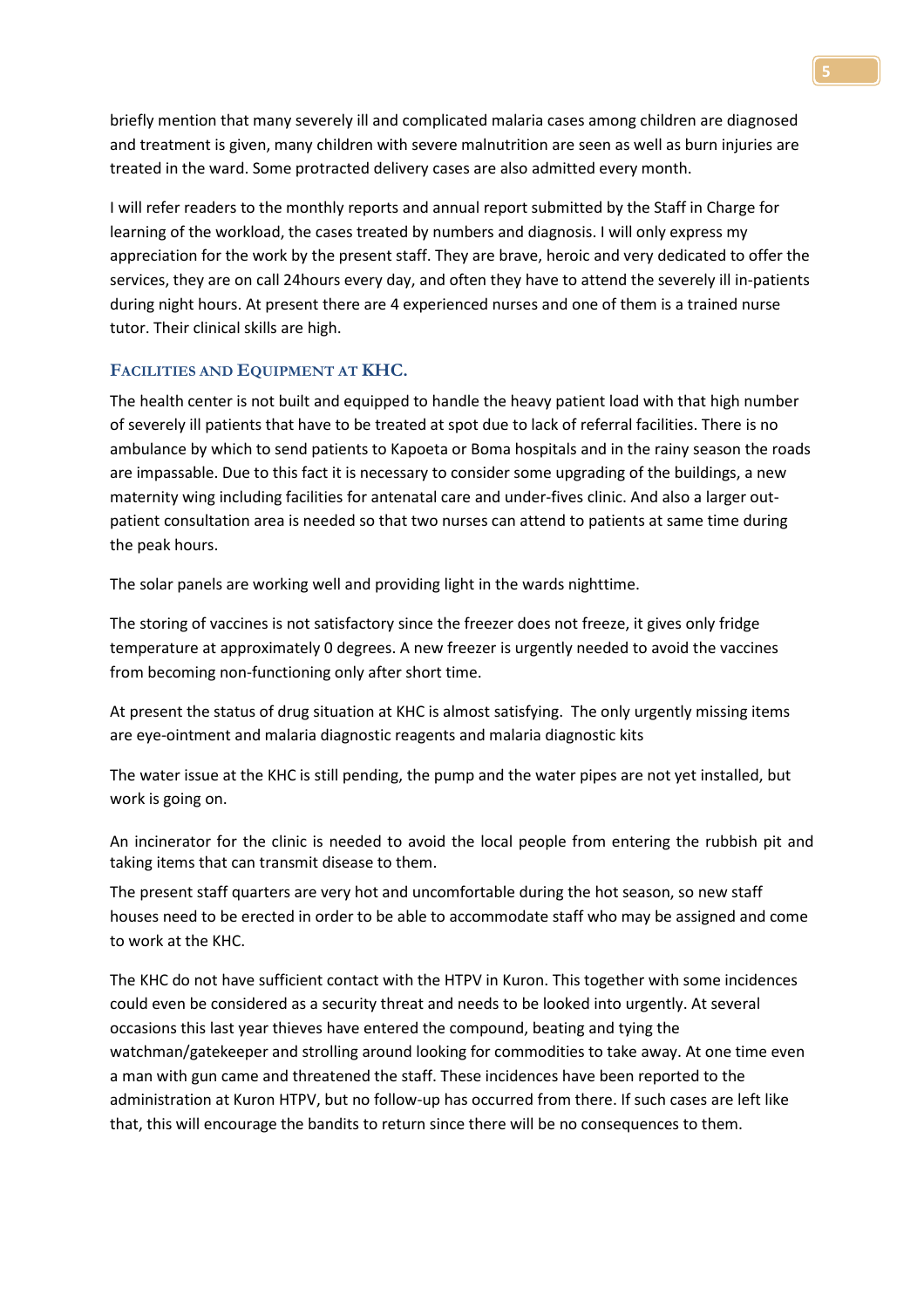Some kind of radio/telephone communication needs to be established between the KHC and HTPV urgently.

## **THE STAFF SITUATION AND ADMINISTRATIVE MATTERS**

Presently the KHC has a staff of 11 people, 4 trained nurses, 3 untrained staff (a nursing assistant, a laboratory assistant, a pharmacy assistant) and 4 support staff as cleaner, cooks and watchman.

The untrained staff should not be given the responsibility to investigate and treat patients on their own; this could in the worse case even be a dangerous exercise. The drugs that are used are potent poisons that can kill a person when used in an inadequate manner. My very clear advice is that none of the untrained staff should be allowed to attend to patients without being closely supervised by professional staff at each moment. Their role should remain being assistants. In case any mishappening occurs, the nurse in charge will always be held responsible and could even loose her/his authorization.

Staff should be instructed not to leave the KHC and go to Kuron without giving any notice to the supervisor or report back late. The administration at HTPV in Kuron should see to that nobody bypasses their supervisor when something is a matter, all issues should always be forwarded through the supervisor.

It is mandatory to establish a system of work-regulations and procedures as soon as possible for handling misconduct during working hours. This kind of behaviour puts extra burden to those who remain at work. In working out these procedures, the administration at HTPV need to take into account the health care has to be offered at any time to anybody who is in need. People will need heath care even during weekends.

Some time back a large consignment of drugs was ordered to be brought from KHC to HTPV. The nurse in charge did not want this to happen, and she hesitated and asked who at HTPV should be responsible for the use of the drugs, and who had enough medical knowledge to handle the drugs. The order had to be implemented, she was told. This kind of order is unlawful practice, putting the health professional to act in conflict with their ethical code. That is a serious matter and is threatening the autonomy of health staff in professional matters.

There is a need to recruit more staff. A health-centre in this very remote area and with the present difficulties in moving because of bad roads and lack of vehicles, need to have a full staffing as Payam health centre offering Basic Emergency Obstetric and Neonatal Care (BEMONC). This implies that 1-2 clinical officers, a trained community nurse, a trained laboratory assistant and a trained pharmacy assistant and a trained health extension officer need to be recruited in addition to the present staff. Only then would it be possible to make duty rooster that will allow some of the staff to be off duty sometimes during the week and would allow plans to be made so that the health staff members could get leave on regular schedule to visit their families, and satisfactory services could still be rendered by the staff on duty.

The leadership of HTPV Kuron need to approach the MoH to ask for Health staff on payroll of GOSS to be seconded to HTPV to render services to the local people in this area.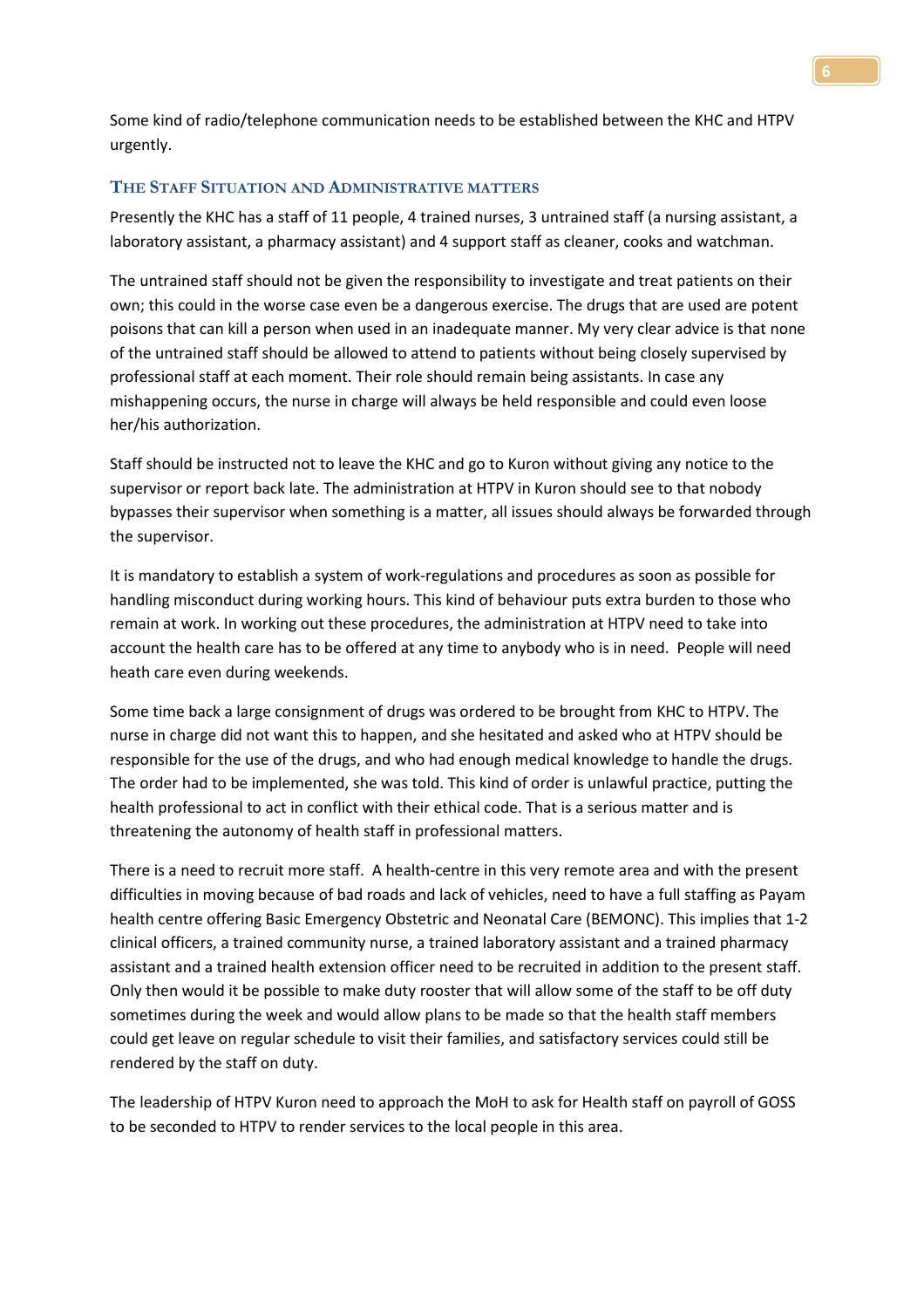# **THE WHEEL OF CHANGE**

All changes with human beings go on by passing these stages: Awareness Evaluation Decision Trial Acceptance

As agents for development and change our main task is to create awareness among the target population about new ideas, new way of life, new values and new practices. This process is not done in a hurry, it needs to be repeated and the change-agents need to have patience and show pursuance.

The target populations, in our case here in Kuron, the Toposa), will then **evaluate** whether the new ideas are good for them. This evaluation is done by individuals and also at village and community level and the process may be slow and sometimes almost unconscious. In the evaluation they will have to compare the advantages and the costs of the change proposed.

After an evaluation, a **decision** is made, either by an individual or by groups. We see at KHC that such decisions are made by individuals and families every day when they bring their children for treatment.

The make a **trial**. Often they have tried the traditional healing practices which failed, and they decide to try something new. Every time when we show them that we care for them, and that we have means to help them, their evaluation and decision making in favour of new practice will be strengthen.

After some time and after numerous evaluations and trials, the new knowledge and the new way of doing will be **accepted** eventually replace the old customs. A change has then taken place and has been adopted.

# **Recommendations**

- 1. Formalise an agreement with the Ministry of Health in Torit State and MOH at national level in Juba, that Kuron Health Centre could function as a Payam Primary Health Care Centre in Kauto Payam provided that the GOSS provides sufficient trained staff, regular supply of drugs, vaccines, laboratory reagents and diagnostic equipment directly to Kuron via plane from Juba or Torit and also provides an ambulance and fuel for patient transferrals.
- 2. Staff houses to be erected to facilitate staff recruitment and stabilisation of staff.
- 3. Improve and increase the facilities at KHC according to the guidelines in the BPHS-July 2011 and as listed by the nurse in-charge: a new maternity wing with rooms for antenatal care and under-fives-clinic and a wider outpatient consultation area.
- 4. New equipment needed:
	- a. New freezer to keep vaccines frozen
	- b. Incinerator
	- c. A placenta-pit to be made locally